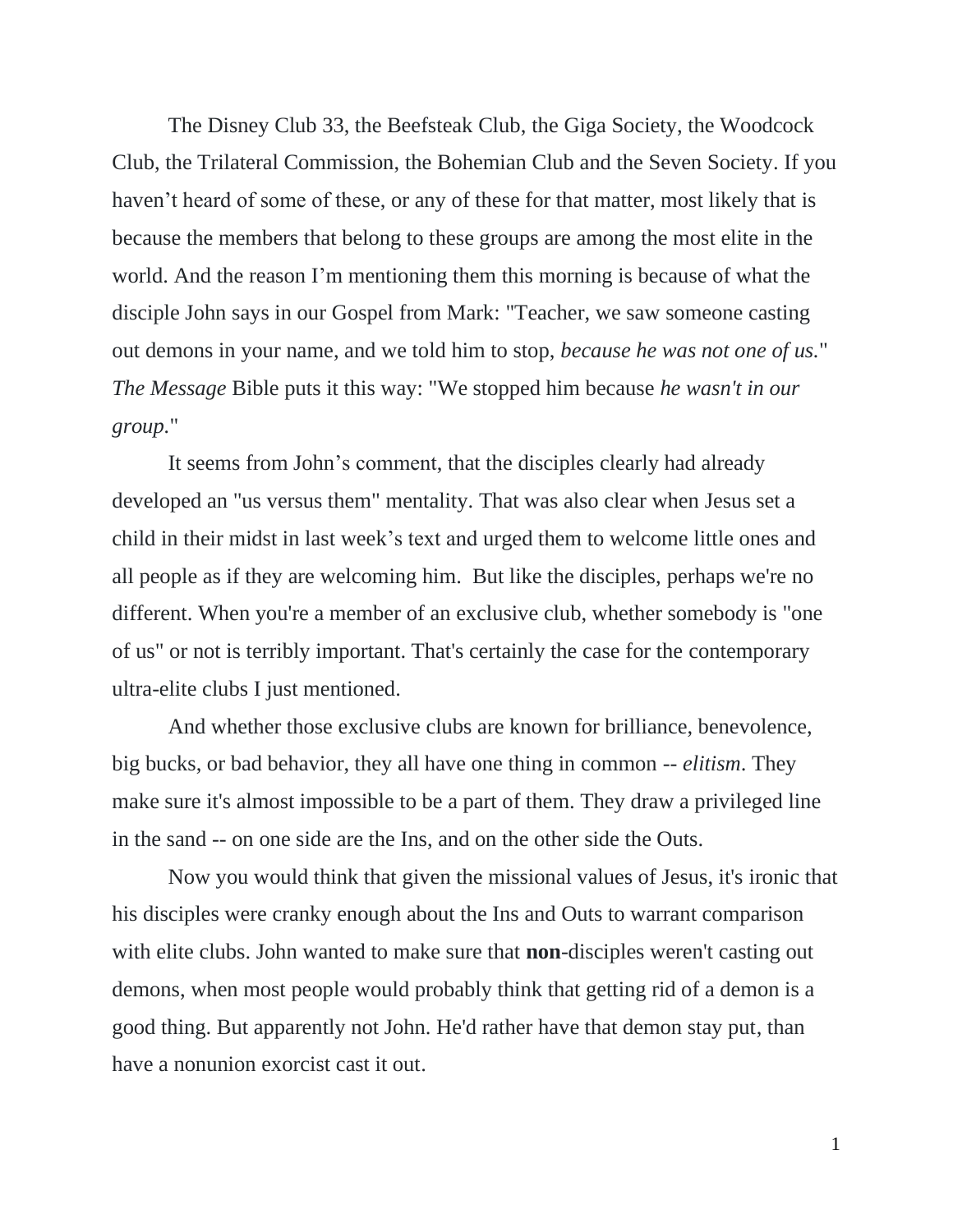Think of the contemporary parallels. Firefighters upset that someone else rescued the child from a burning house. Yelling at your kid cleaning the kitchen when that's something you normally do. The LAPD or NYPD griping about the FBI manhandling their case -- or vice versa. The CIA griping about the FBI. Okay, that probably happens all the time.

What's even more comical, or disturbing, is that this incident comes on the heel of the "Who is the greatest?" argument the group had just been having. They didn't get it then, and it is clear that in today's story, they *still* don't get it. John's confusion could have been well-intended.

He had already seen and done things with Jesus that nobody had ever seen happen. It could've been easy to understand the God-given power behind miracles as something reserved for Jesus the Christ, and those anointed for a future messianic mission. But Jesus takes a decidedly inclusive and unthreatened response to elitism in our story today. He realizes that the work of God isn't a private or privileged affair -- after all, he chose teenagers, fishermen, and tax collectors as his Twelve in the first place, and when the fields are ready for harvest, as Jesus would say, it's all hands on deck.

So what can we learn from Jesus' response to his disciple John? Surely there aren't any parallels in our churches today, right? Is the church the most elite club in the world? What if people genuinely want to connect with God, and be used by God in a meaningful way, but we are somehow accidentally standing in the way? What if our clubiness is an obstruction? What if Our "select mentality" gets in the way of growth?

Perhaps we could start by questioning our assumptions and practices to ensure they are founded on solid theology and not accidental exclusivism. - Who serves communion and why?- Who can take communion and why?- What is our basis for defining church membership since it isn't explicitly biblical? - Are there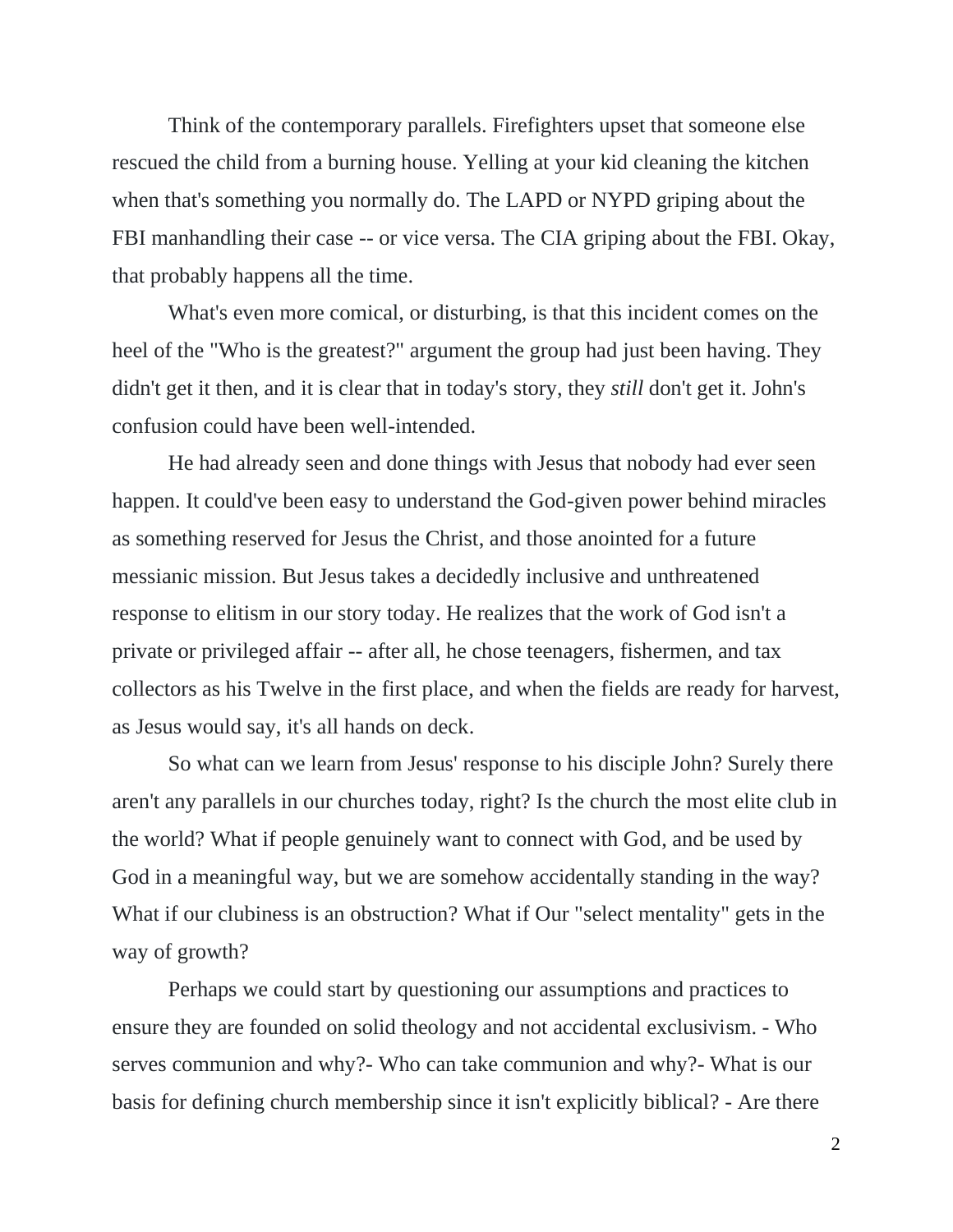any subtle and unintended divisions in our church based on age, gender or race? - Do people view certain styles of worship or prayer as the proper channels of connection with God?

And although there are many very good theological and philosophical answers to questions like these, perhaps these practices -- or others you can think of -- are creating accidental elitism that prevents *as many as reasonably possible* from growing in their faith, or from serving. One Anglican church recently felt this tension. It was well attended by a working poor and homeless population from the neighborhood, but became increasingly popular with local seminary students who were eager and able to serve in the church. Leadership had to think intentionally about not alienating the blue-collar and no-collar set in their church by giving too many service and leadership roles to seminarians. They didn't want to send the accidental message that you needed an "A" in Christian Theology in order to be used by God.

Or consider as well, the potential missional implications of Jesus' response. You've probably heard the phrase "belonging before believing." This describes people journeying into Christianity through first experiencing community, or participating in church small groups, and then coming to conversion after that. Parallel to that concept, could we see "serving before believing"?

We don't get details about the "someone" of verse 38, but John said that he was not *ekolouthei* -- literally meaning "not following us" or "not a disciple." Somehow someone not yet known as a follower of Christ had gotten wind that demons could be cast out in the name of Christ. We don't know anything else about the story of that "someone," but isn't it possible that serving God -- even with a potentially impure motive (and we don't know that such was the case here) - caused him to believe in the power of Christ as the Messiah?